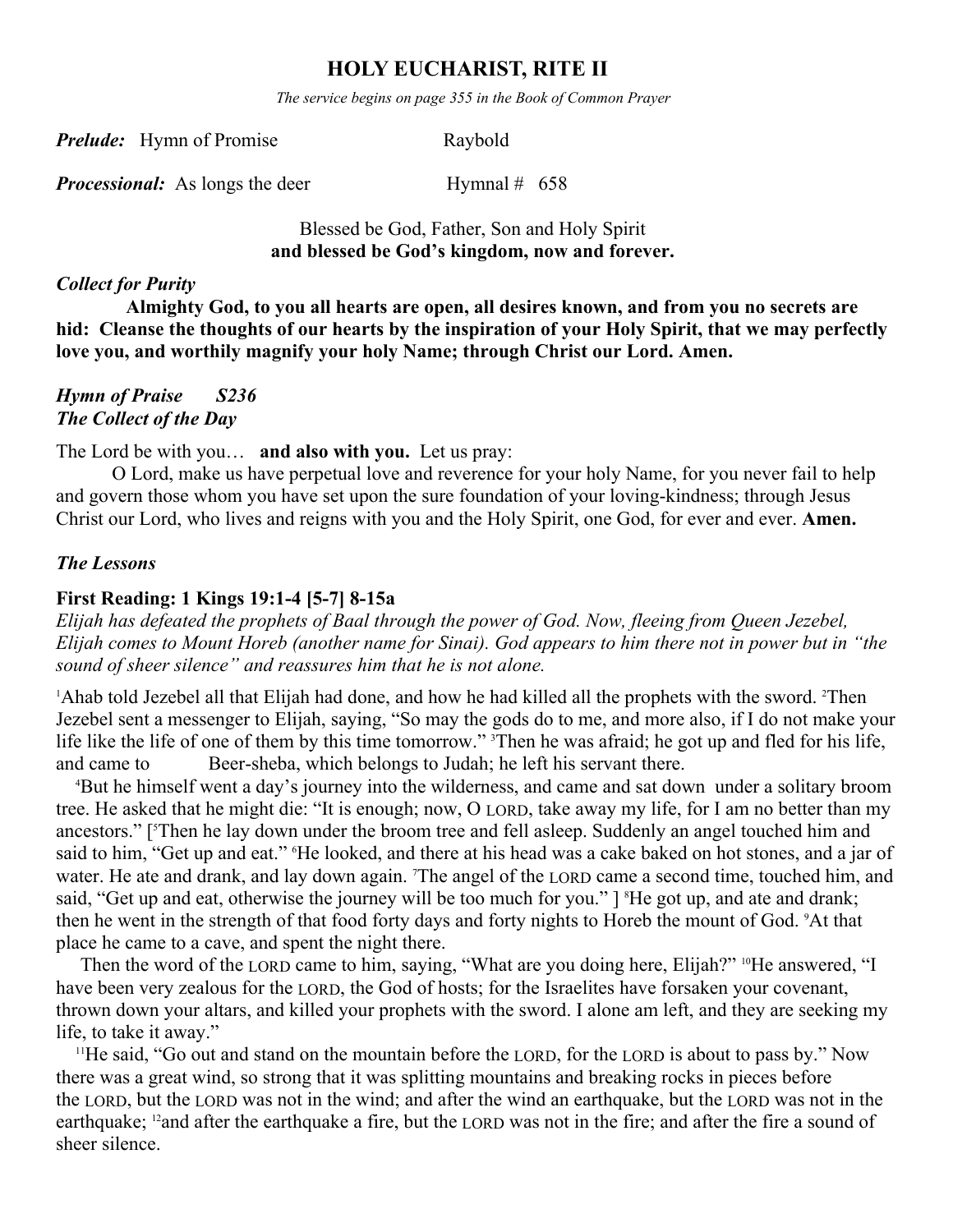<sup>13</sup>When Elijah heard it, he wrapped his face in his mantle and went out and stood at the entrance of the cave. Then there came a voice to him that said, "What are you doing here, Elijah?" 14He answered, "I have been very zealous for the LORD, the God of hosts; for the Israelites have forsaken your covenant, thrown down your altars, and killed your prophets with the sword. I alone am left, and they are seeking my life, to take it away." <sup>15a</sup>Then the LORD said to him, "Go, return on your way to the wilderness of Damascus."

# The Word of the Lord...**thanks be to God**

# **Psalm 42 Quemadmodum**

- 1 As the deer longs for the water-brooks, \*
- so longs my soul for you, O God.
- 2 My soul is athirst for God, athirst for the living God; \* when shall I come to appear before the presence of God?
- 3 My tears have been my food day and night, \*
- while all day long they say to me, "Where now is your God?"
- 4 I pour out my soul when I think on these things; \* how I went with the multitude and led them into the house of God,
- 5 With the voice of praise and thanksgiving, \* among those who keep holy-day.
- 6 Why are you so full of heaviness, O my soul? \* and why are you so disquieted within me?
- 7 Put your trust in God; \*
- for I will yet give thanks to him, who is the help of my countenance, and my God.
- 8 My soul is heavy within me; \*
- therefore I will remember you from the land of Jordan,
- and from the peak of Mizar among the heights of Hermon.
- 9 One deep calls to another in the noise of your cataracts; \* all your rapids and floods have gone over me.
- 10 The LORD grants his loving-kindness in the daytime; \* in the night season his song is with me, a prayer to the God of my life.
- 11 I will say to the God of my strength, "Why have you forgotten me? \*
- and why do I go so heavily while the enemy oppresses me?"
- 12 While my bones are being broken, \*
- my enemies mock me to my face;
- 13 All day long they mock me \* and say to me, "Where now is your God?"
- 14 Why are you so full of heaviness, O my soul? \*
- and why are you so disquieted within me?
- 15 Put your trust in God; \*

for I will yet give thanks to him, who is the help of my countenance, and my God.

# **43 Judica me, Deus**

- 1 Give judgment for me, O God, and defend my cause against an ungodly people; \* deliver me from the deceitful and the wicked.
- 2 For you are the God of my strength; why have you put me from you? \* and why do I go so heavily while the enemy oppresses me?
- 3 Send out your light and your truth, that they may lead me, \* and bring me to your holy hill and to your dwelling;
- 4 That I may go to the altar of God, to the God of my joy and gladness; \* and on the harp I will give thanks to you, O God my God.
- 5 Why are you so full of heaviness, O my soul? \* and why are you so disquieted within me?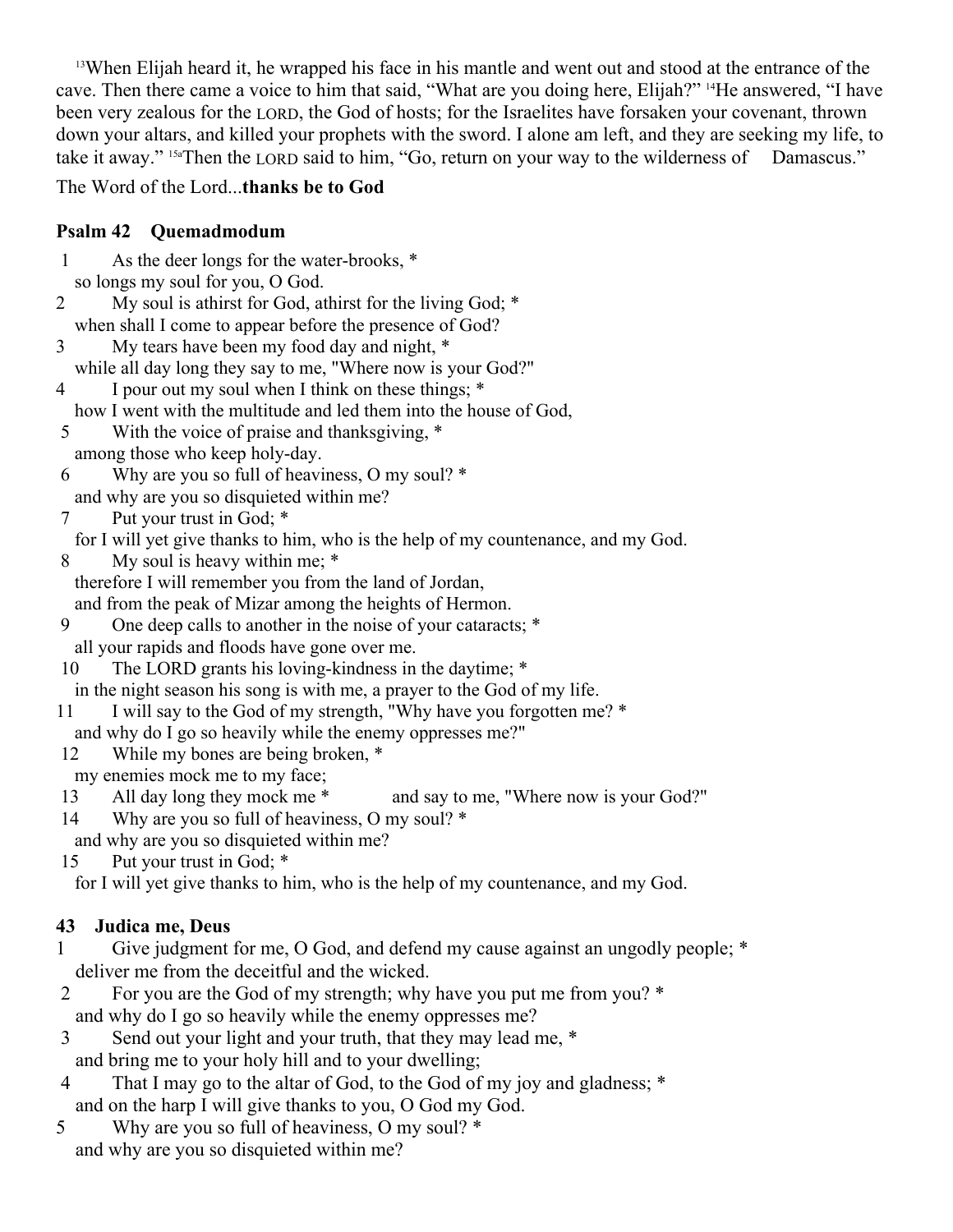6 Put your trust in God; \*

 for I will yet give thanks to him, who is the help of my countenance, and my God. Glory to the Father, and to the Son, and to the Holy Spirit; as it was in the beginning, is now and will be forever. Amen.

# **Second Reading: Galatians 3:23-29**

*For Paul, baptism is a powerful bond that unites people not only with God but with other believers. Those who call themselves children of God experience a transformation that removes prejudices of race, social class, or gender in favor of true unity in Christ.*

<sup>23</sup>Now before faith came, we were imprisoned and guarded under the law until faith would be revealed. 24Therefore the law was our disciplinarian until Christ came, so that we might be justified by faith. <sup>25</sup>But now that faith has come, we are no longer subject to a disciplinarian, <sup>26</sup>for in Christ Jesus you are all children of God through faith. 27As many of you as were baptized into Christ have clothed yourselves with Christ. <sup>28</sup>There is no longer Jew or Greek, there is no longer slave or free, there is no longer male and female; for all of you are one in Christ Jesus. <sup>29</sup>And if you belong to Christ, then you are Abraham's offspring, heirs according to the promise.

## The Word of the Lord…..**thanks be to God.**

## **Gospel: Luke 8:26-39**

*Jesus'* mission includes foreigners and his authority extends to the casting out of demons. Some who *witness Jesus' work are seized with confusion and fear, but the man who was healed is commissioned to give testimony to God's mercy and power.*

The Gospel of our Lord Jesus Christ, according to John,

# **Glory to you, Lord Christ.**

<sup>26</sup>Then [Jesus and his disciples] arrived at the country of the Gerasenes, which is opposite Galilee. <sup>27</sup>As he stepped out on land, a man of the city who had demons met him. For a long time he had worn no clothes, and he did not live in a house but in the tombs. 28When he saw Jesus, he fell down before him and shouted at the top of his voice, "What have you to do with me, Jesus, Son of the Most High God? I beg you, do not torment me"—29for Jesus had commanded the unclean spirit to come out of the man. (For many times it had seized him; he was kept under guard and bound with chains and shackles, but he would break the bonds and be driven by the demon into the wilds.) <sup>30</sup>Jesus then asked him, "What is your name?" He said, "Legion"; for many demons had entered him. 31They begged him not to order them to go back into the abyss.

<sup>32</sup>Now there on the hillside a large herd of swine was feeding; and the demons begged Jesus to let them enter these. So he gave them permission. <sup>33</sup>Then the demons came out of the man and entered the swine, and the herd rushed down the steep bank into the lake and was drowned.

<sup>34</sup>When the swineherds saw what had happened, they ran off and told it in the city and in the country. <sup>35</sup>Then people came out to see what had happened, and when they came to Jesus, they found the man from whom the demons had gone sitting at the feet of Jesus, clothed and in his right mind. And they were afraid. <sup>36</sup>Those who had seen it told them how the one who had been possessed by demons had been healed. 37Then all the people of the surrounding country of the Gerasenes asked Jesus to leave them; for they were seized with great fear. So he got into the boat and returned. 38The man from whom the demons had gone begged that he might be with him; but Jesus sent him away, saying, <sup>39"</sup>Return to your home, and declare how much God has done for you." So he went away, proclaiming throughout the city how much Jesus had done for him.

The Gospel of the Lord….. **Praise to you, Lord Christ.**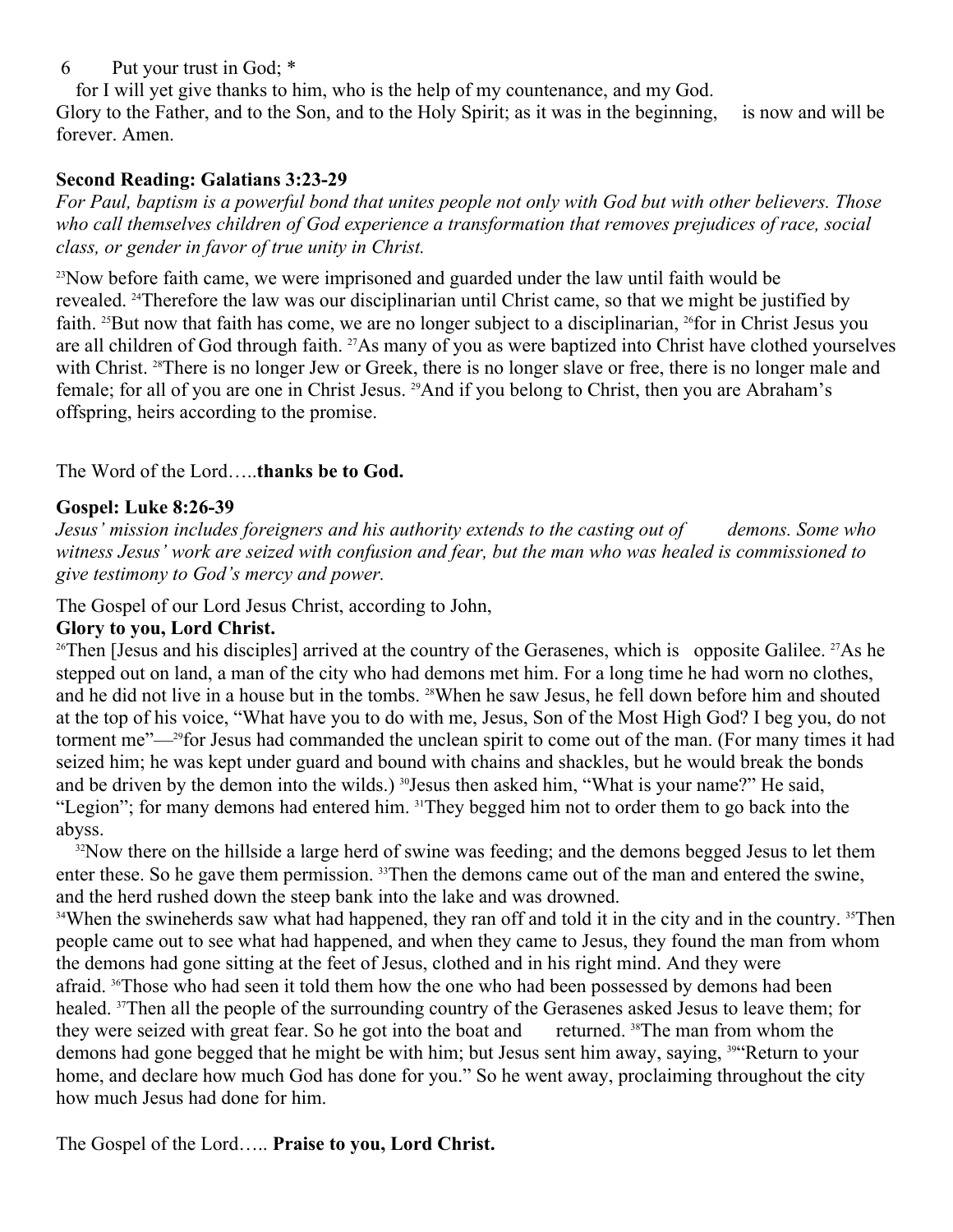#### *The Sermon*

#### *The Nicene Creed*

**We believe in one God, the Father, the Almighty, maker of heaven and earth, of all that is, seen and unseen. We believe in one Lord, Jesus Christ, the only Son of God, eternally begotten of the Father, God from God, Light from Light, true God from true God, begotten, not made, of one Being with the Father. Through him all things were made. For us and for our salvation he came down from heaven: by the power of the Holy Spirit he became incarnate from the Virgin Mary, and was made man. For our sake he was crucified under Pontius Pilate; he suffered death and was buried. On the third day he rose again in accordance with the Scriptures; he ascended into heaven and is seated at the right hand of the Father. He will come again in glory to judge the living and the dead, and his kingdom will have no end. We believe in the Holy Spirit, the Lord, the giver of life, who proceeds from the Father and the Son. With the Father and the Son he is worshiped and glorified. He has spoken through the Prophets. We believe in one holy catholic and apostolic Church. We acknowledge one baptism for the forgiveness of sins. We look for the resurrection of the dead, and the life of the world to come. Amen.**

**Form VI** In peace, we pray to you, Lord God. *Silence*

For all people in their daily life and work;

**For our families, friends, and neighbors, and for those who are alone.**

For this community, the nation, and the world; **For all who work for justice, freedom, and peace.**

For the just and proper use of your creation; **For the victims of hunger, fear, injustice, and oppression***.*

For all who are in danger, sorrow, or any kind of trouble; **For those who minister to the sick, the friendless, and the needy.**

For the peace and unity of the Church of God; **For all who proclaim the Gospel, and all who seek the Truth.**

For Michael, our Presiding Bishop, and Mike and Matthew, our Bishops; and for all bishops and other ministers; **For all who serve God in his Church.**

For the special needs and concerns of this congregation.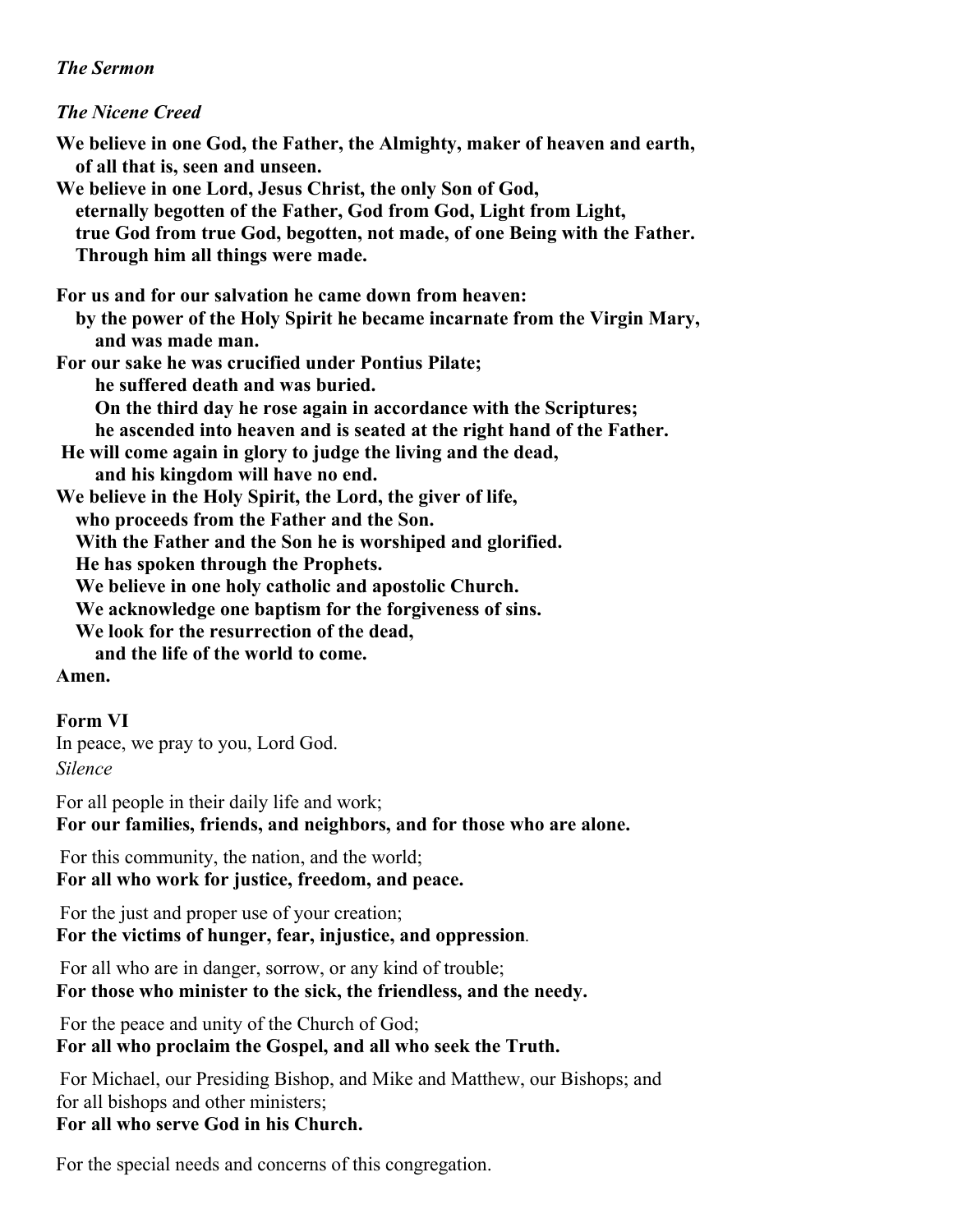*Silence The People may add their own petitions*

Hear us, Lord; **For your mercy is great.** We thank you, Lord, for all the blessings of this life. *Silence The People may add their own thanksgivings*

#### We will exalt you, O God our King; **And praise your Name for ever and ever.**

We pray for all who have died, that they may have a place in your eternal kingdom. *Silence The People may add their own petitions*

Lord, let your loving-kindness be upon them; **Who put their trust in you.**

We pray to you also for the forgiveness of our sins. *Silence*

 **Have mercy upon us, most merciful Father; in your compassion forgive us our sins, known and unknown, things done and left undone; and so uphold us by your Spirit that we may live and serve you in newness of life, to the honor and glory of your Name; through Jesus Christ our Lord. Amen.**

*The Bishop, when present, or the Priest, stands and says:*  Almighty God have mercy on you, forgive you all your sins through our Lord Jesus Christ, strengthen you in all goodness, and by the power of the Holy Spirit keep you in eternal life. **Amen.**

*The Peace & Announcements please stand as the bread and wine are brought forth, as the communion gifts are symbolically from the people for God, and again as the gifts of the people's treasure is presented for the growth of the kingdom. The doxology is sung as the recognition that all we have comes from God.* 

#### *The Doxology*

**Praise God from whom all blessings flow; Praise Him all creatures here below; Praise God above the heavenly host; Praise Father, Son and Holy Ghost. Amen.** 

**The Holy Communion Eucharistic Prayer C**

*The Celebrant, whether bishop or priest, faces them and sings or says* The Lord be with you. **And also with you.** Lift up your hearts. **We lift them to the Lord.** Let us give thanks to the Lord our God. **It is right to give him thanks and praise.**

God of all power, Ruler of the Universe, you are worthy of glory and praise. **Glory to you for ever and ever.**

At your command all things came to be: the vast expanse of interstellar space, galaxies, suns, the planets in their courses, and this fragile earth, our island home.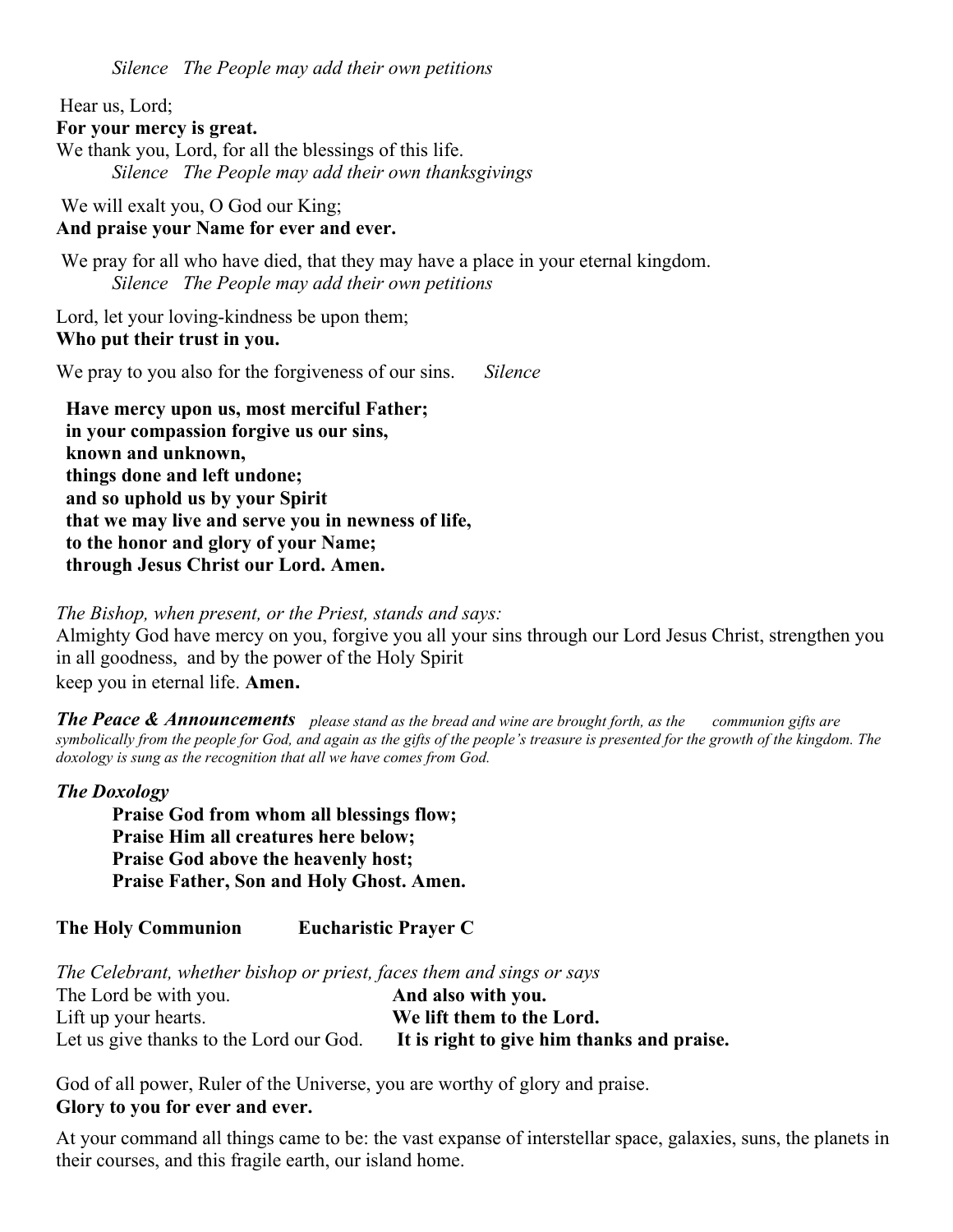# **By your will they were created and have their being.**

From the primal elements you brought forth the human race, and blessed us with memory, reason, and skill. You made us the rulers of creation. But we turned against you, and betrayed your trust; and we turned against one another.

# **Have mercy, Lord, for we are sinners in your sight.**

Again and again, you called us to return. Through prophets and sages you revealed your righteous Law. And in the fullness of time you sent your only Son, born of a woman, to fulfill your Law, to open for us the way of freedom and peace.

# **By his blood, he reconciled us. By his wounds, we are healed.**

And therefore we praise you, joining with the heavenly chorus, with prophets, apostles, and martyrs, and with all those in every generation who have looked to you in hope, to proclaim with them your glory, in their unending hymn:

## **The Sanctus**

## *The Celebrant continues*

And so, Father, we who have been redeemed by him, and made a new people by water and the Spirit, now bring before you these gifts. Sanctify them by your Holy Spirit to be the Body and Blood of Jesus Christ our Lord.

On the night he was betrayed he took bread, said the blessing, broke the bread, and gave it to his friends, and said, "Take, eat: This is my Body, which is given for you. Do this for the remembrance of me."

After supper, he took the cup of wine, gave thanks, and said, "Drink this, all of you: This is my Blood of the new Covenant, which is shed for you and for many for the forgiveness of sins. Whenever you drink it, do this for the remembrance of me."

Remembering now his work of redemption, and offering to you this sacrifice of thanksgiving, **We celebrate his death and resurrection, as we await the day of his coming.**

Lord God of our Fathers and Mothers: God of Abraham and Sarah, Isaac and Rebekah, Jacob and Leah and Rachel; God and Father of our Lord Jesus Christ: Open our eyes to see your hand at work in the world about us. Deliver us from the presumption of coming to this Table for solace only, and not for strength; for pardon only, and not for renewal. Let the grace of this Holy Communion make us one body, one spirit in Christ, that we may worthily serve the world in his name.

# **Risen Lord, be known to us in the breaking of the Bread.**

Accept these prayers and praises, Father, through Jesus Christ our great High Priest, to whom, with you and the Holy Spirit, your Church gives honor, glory, and worship, from generation to generation. **AMEN.**

As now as our Savior has taught us, we now pray:

**Our Father, who art in heaven, hallowed be thy Name, thy kingdom come, thy will be done on earth as it is in heaven. Give us this day our daily bread. And forgive us our trespasses, as we forgive those who trespass against us. And lead us not into temptation, but deliver us from evil.**